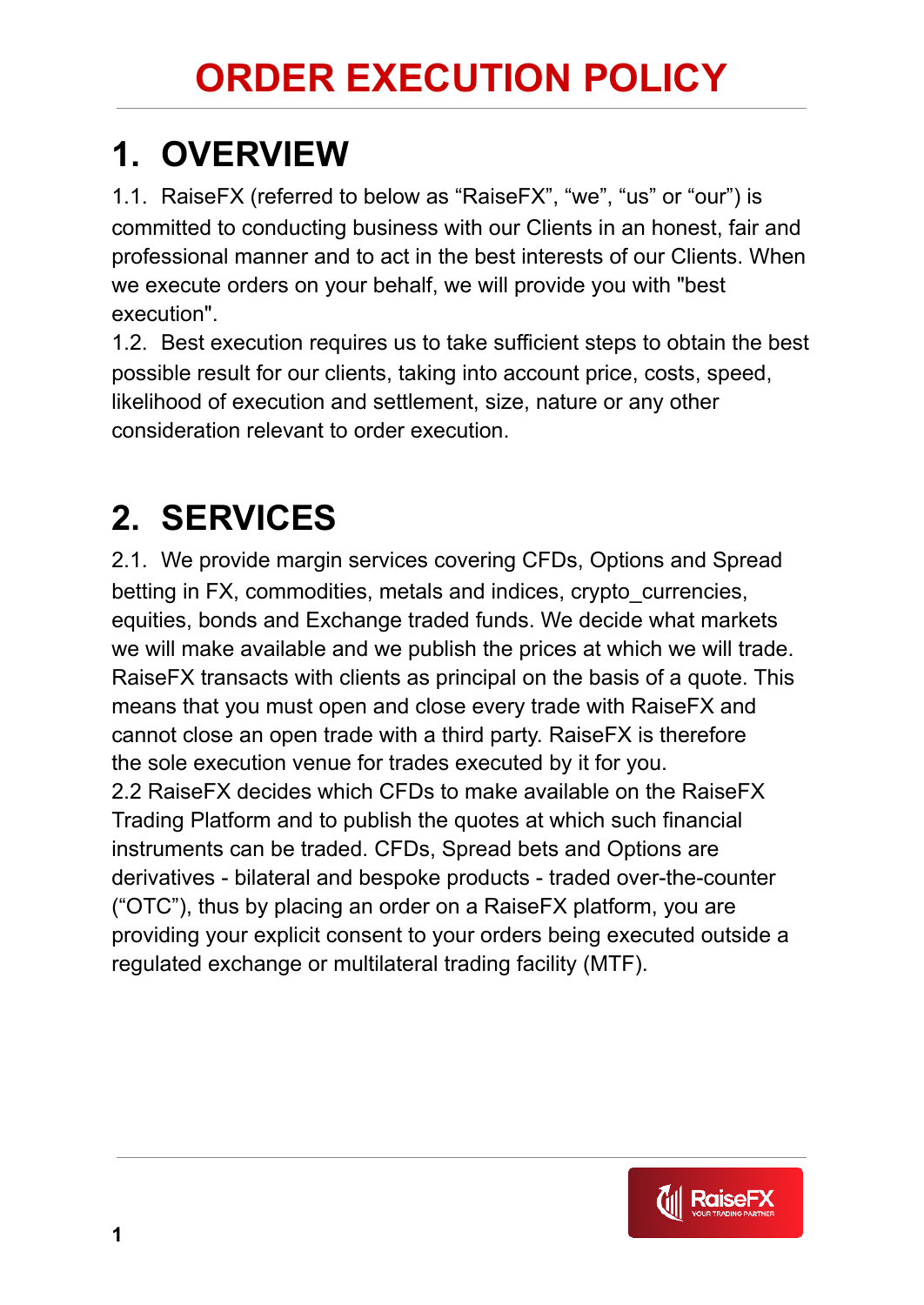#### **3. BEST EXECUTION**

3.1. When executing your orders, we will take sufficient steps to achieve the best possible outcome for you.

3.2. We act as principal in all dealings and as the sole execution venue for your orders which are not executed on a regulated exchange or multilateral trading facility. Our Platform is fully automated for pricing and Order execution. When you place an Order to enter into or close a trade, you are giving the Platform an instruction to place an Order on your account on the basis of the Prices generated by our Platform. Your Orders are executed exclusively via a bilateral transaction with us through our Platform, and not through a transaction on any exchange, multilateral trading system or other external

execution venue. We provide best execution by ensuring that in arriving at our bid/offer prices we use the market price from our counterparty banks and liquidity providers for the underlying product to which your order relates.

We are required to take a number of factors into account when considering how to deliver best execution. We have rated Price as the most important followed by Cost; Speed of execution; Likelihood of execution; Size of order; Likelihood of settlement and Market impact

a) Price: the relative importance attached is HIGH

For any given financial instrument, we will quote two prices: the higher price (ASK) at which the Client can buy (go long) that financial instrument, and the lower price (BID) at which the Client can sell (go short) it. Our price for a given financial instrument is calculated by reference to the price of the relevant underlying asset, which we obtain from third party external reference sources. All prices can be found on our trading platforms. We update prices as frequently as the limitations of technology and communications links allow. We review third party external reference sources on a continual basis to ensure that the data



.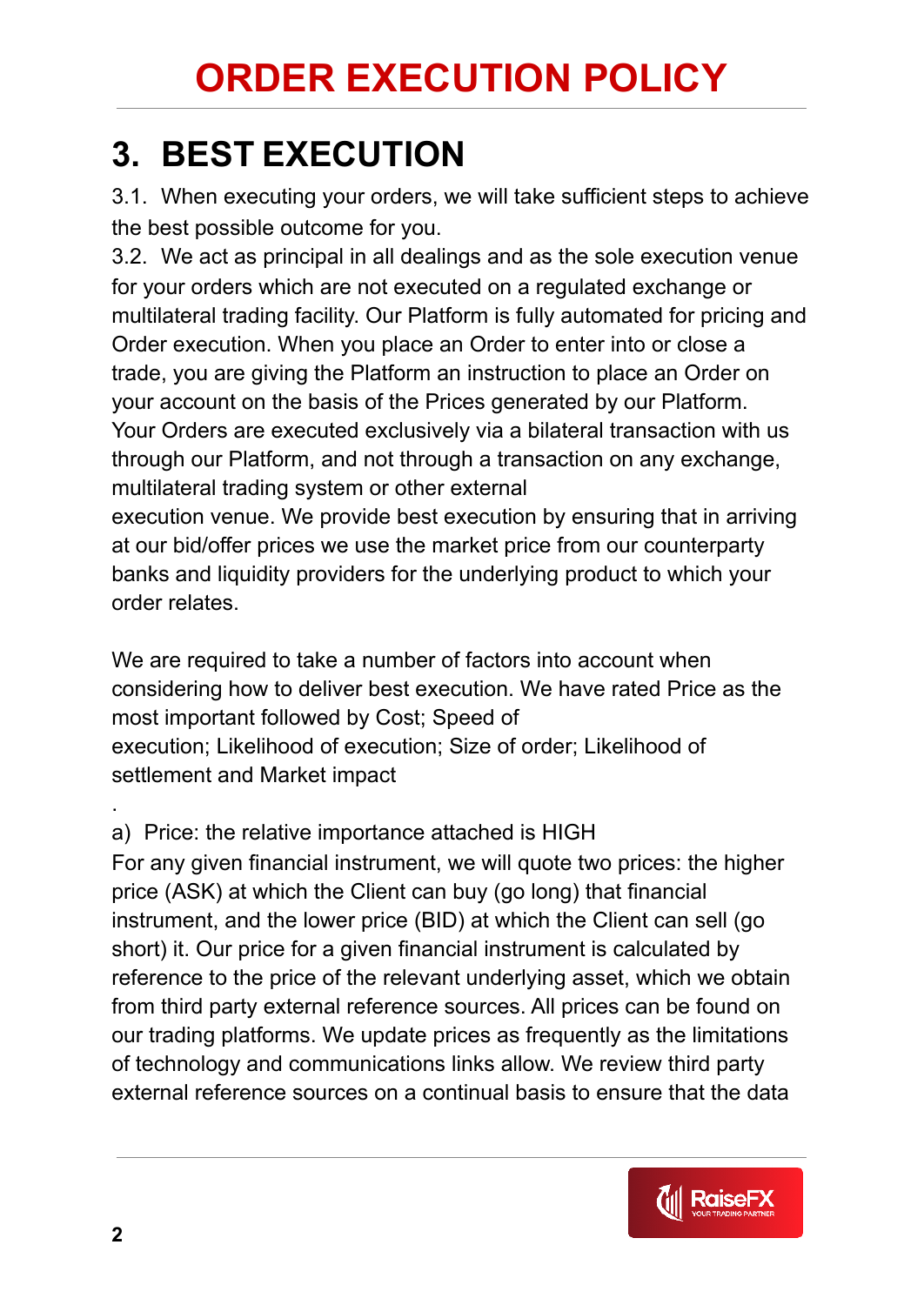obtained continues to remain competitive. If the price reaches an order set by you such as: Close at loss, Close at Profit, Trailing stop, Market Order or Limit Order these orders are instantly executed. However, under certain trading conditions it may be impossible to execute orders (Close at loss, Close at Profit, Trailing stop, Market Order, Limit) at the Client's requested price. In this case, we will execute the order at the first available price.

b) Cost: the relative importance attached is HIGH

Our bid-offer spreads are derived from the prices quoted by our liquidity providers.

RaiseFX aims to provide competitive spreads relative to the market and the differences in spreads is a reflection of the volatility associated with the relevant underlying instrument. A mark-up is added to the core spread provided by our liquidity providers. The mark up for FX is calculated using the mid bid-offer price and adding our maximum mark-up which reflects the furthest distance which our spreads will be from the core FX spread. FX spreads and non-CFD mark-ups per instrument can be found on our website.

In addition, for opening positions the Client may be required to pay financing fees, the amount of which is also disclosed on our website.

Any open futures trade held at the close of the market for the relevant underlying financial instrument may be rolled over to the next trading period. Where an automatic rollover occurs, the original position remains open and continues trading on the next contract. In these cases, an adjustment is made to the client's equity in order to reflect the difference between prices of the expired and new contract.

c) Speed of Execution: the relative importance attached is HIGH

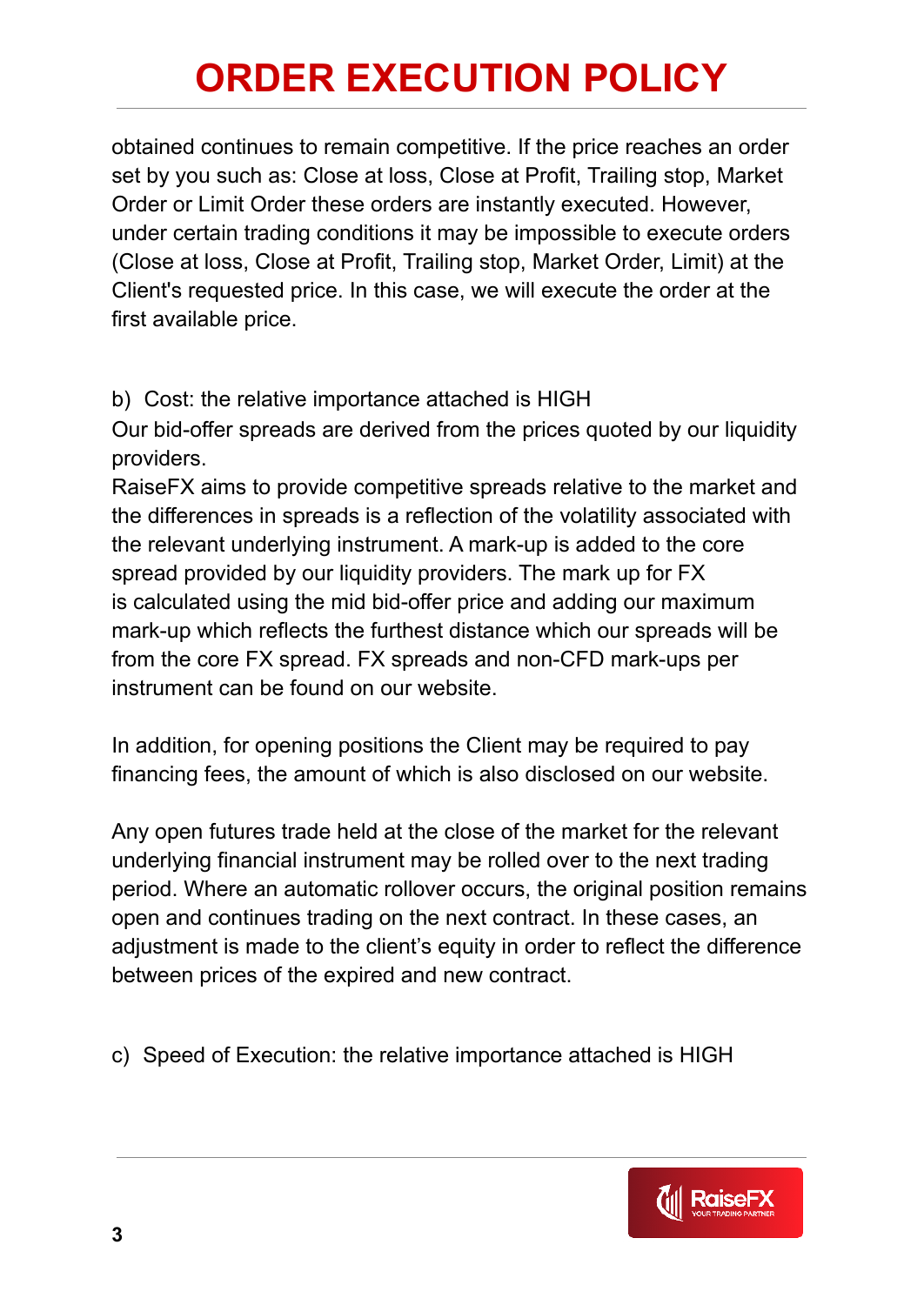We place a significant importance when executing Client's Orders and strive to offer high speed of execution within the limitations of technology and communications links.

d) Likelihood of Execution: the relative importance attached is HIGH The likelihood of execution depends on the availability of prices of other market makers/financial institutions. In some case it may not be possible to arrange an Order for execution, for example, during news times, trading session start moments, during volatile markets where prices may move significantly up or down and away from declared prices, where there is rapid price movement, where there is insufficient liquidity for the execution of the specific volume at the declared price or where a force majeure event has occurred. In the event that we are unable to proceed with a new open Order with regard to price or size or other reason, the Order will not be executed. In addition, RaiseFX is entitled, at any time and at its discretion, without giving any notice or explanation to the Client, to decline or refuse to transmit or arrange for the execution of any Order or Request or Instruction of the Client in circumstances explained in our Terms and Conditions.

Slippage may occur when trading in Financial Instruments. Slippage means that when at the time that an Order is presented for execution, the specific price showed to the Client may not be available; therefore, the Order will be executed close to or a number of pips away from the Client's requested price. Slippage is the difference between the expected price of an Order, and the price the Order is actually executed at. If the execution price is better than the price requested by the Client, this is referred to as positive slippage. If the executed price is worse than the price requested by the Client, this is referred to as negative slippage. Slippage more often occurs during periods of illiquidity or higher volatility making an Order at a specific price impossible to execute. Slippage can occur also during Closed at Loss, Close at Profit, Trailing Stop and other types of Orders. We do not guarantee the execution of your Pending Orders at the price specified.

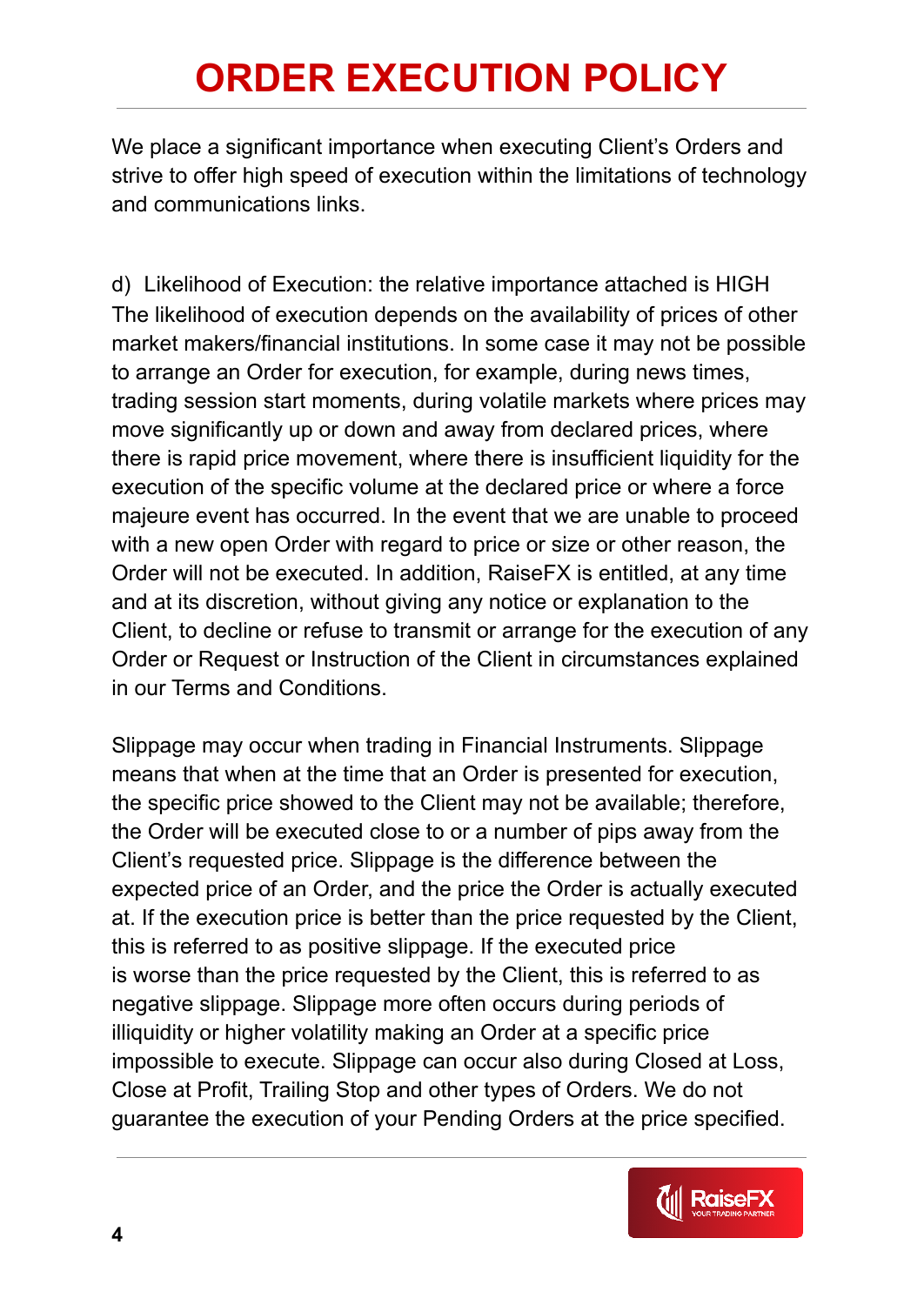However, we confirm that your Order will be executed at the next best available market price from the price you have specified under your pending Order.

e) Size of order: the relative importance attached is LOW

The minimum size of an order may vary based on the minimum nominal contract size as set down on our Trading Conditions and Charges webpage.

All trade execution is subject to size considerations. RaiseFX neither executes any trades above normal market size, nor offers greater liquidity than the 'underlying market'.

RaiseFX will not make a 'partial fill' of any trade. Every market quoted has an absolute minimum and maximum permitted trade size. The minimum size of trade can be found by selecting the 'financial instrument details' tab on the trading platform; and the maximum size of trade is dependent not only on normal market size and market conditions, but also internal risk management factors and is, at all times, at the discretion of RaiseFX

f) Likelihood of settlement: the relative importance attached is LOW The Financial Instruments offered by RaiseFX do not involve the delivery of the underlying asset, so there is no settlement as there would be for example if the Client had bought shares.

#### 3.3. Market Orders

When executing your Limit Order, the Order will be executed taking into account the conditions offered at the time the Order is eventually executed. RaiseFX guarantees all Limit orders will be executed at the specified rate, not a better rate.

Also, please note that at the time we receive your order there may be no functioning market or Exchange which is open for trading on which the underlying product is traded. At such times the market may be illiquid, trade halted or suspended, and other influences may affect the price and we reserve the right not to execute your order under such conditions.

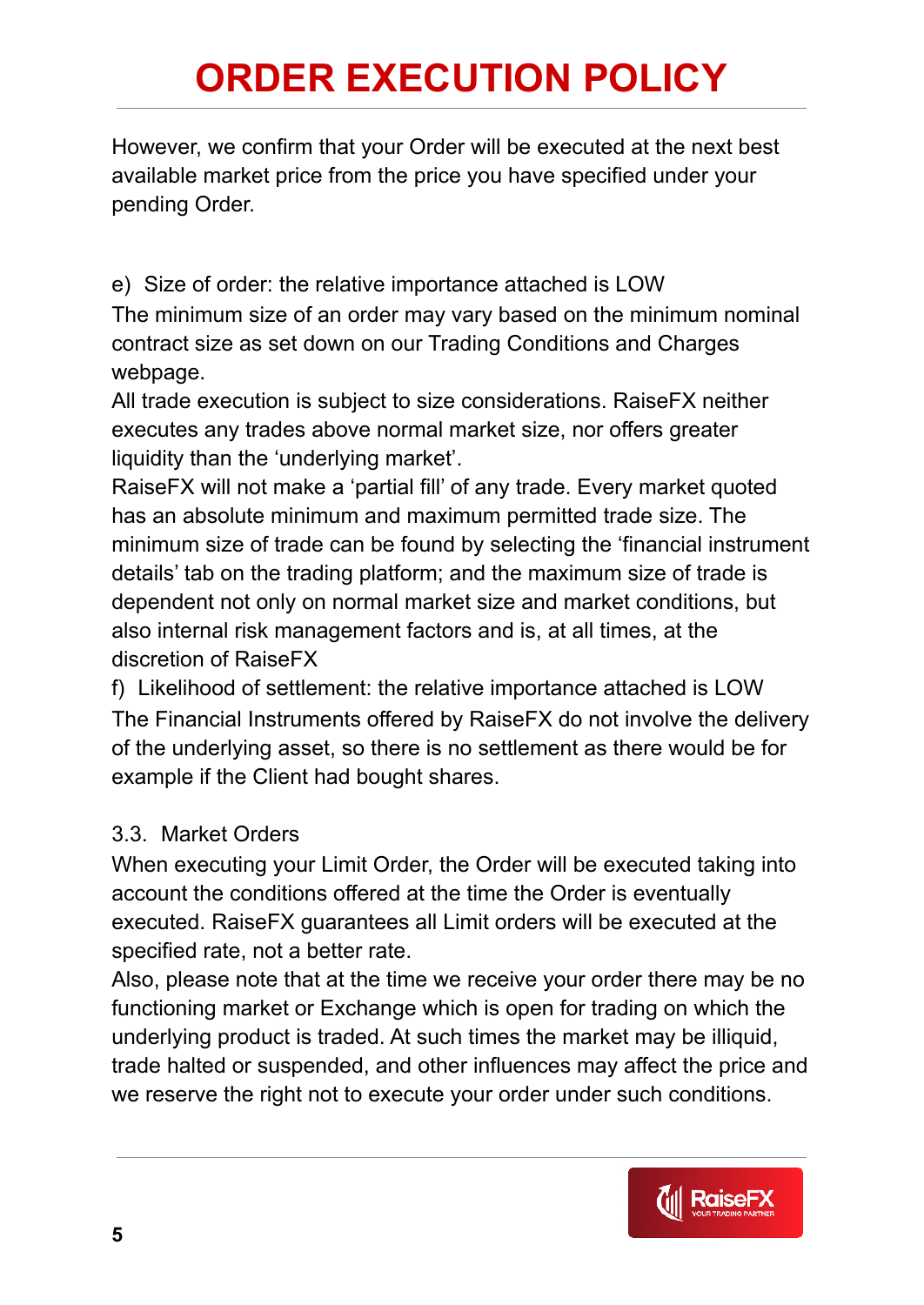### **4. BEST EXECUTION CRITERIA**

We will determine the relative importance of the above Best Execution Factors by using our commercial judgment and experience in the light of the information available on the market and taking into account:

a) the characteristics of the client, including the categorisation of the client as retail or professional;

b) the characteristics of the client order;

c) the characteristics of the financial instrument that is the subject of the order.

#### **5. SPECIFIC INSTRUCTIONS**

5.1. Where you provide us with specific instructions as to how to execute a particular order, this may impact on our ability to provide execution in accordance with the criteria outlined above.

A transaction for which a trailing stop or other limit has been set will be closed at that level if the limit or stop price is reached. A specific instruction may prevent us from taking the steps in this policy to obtain the best possible result for you.

5.2. Generally, equity instruments have no expiry date, however, should a transformation event be announced based on a takeover or a reorganisation, the date of the event may be used as the expiry date. Individual Equities may at some stage partake in a Corporate Action; these can include Dividends, Rights Issues, Stock/Reverse Splits, Mergers, Acquisitions and Takeovers etc.

# **6. EXECUTION OF CLIENT ORDERS**

6.1. RaiseFX will satisfy the following conditions when carrying out Client Orders:

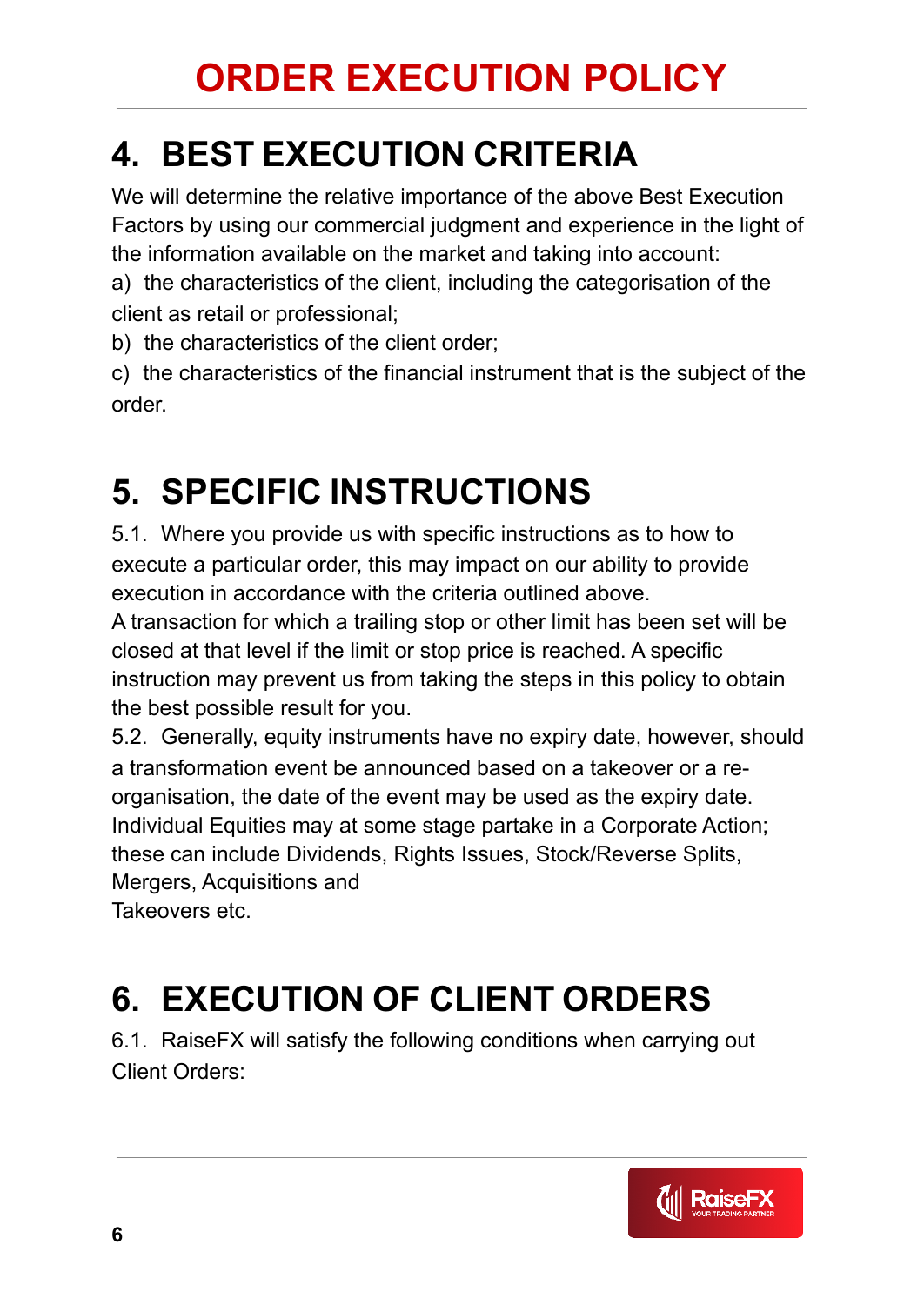a) ensure that orders executed on behalf of Clients are promptly and accurately recorded and allocated;

b) carry out otherwise comparable Client orders sequentially and promptly unless the characteristics of the order or prevailing market conditions make this impracticable;

c) inform you about any material difficulty relevant to the proper carrying out of orders promptly upon becoming aware of the difficulty.

#### **7. NO AGGREGATION**

7.1. We will not combine your order with those of other clients for execution as a single order.

### **8. CONTRACT DETAILS**

8.1. Full details of the trading conditions for all products are available on our website.

8.2. Should you require any further information and/or have any questions please direct your request and/or questions to our Support Team.

#### **9. MONITORING**

RaiseFX will regularly monitor the effectiveness of its Order Execution Policy in order to identify and, where appropriate, correct any deficiencies and to ensure that it complies with all regulatory requirements and obligations.

The monitoring is conducted at various frequencies and covers trading on the trading platform of all asset classes, and focuses on three key execution factors: price, costs and speed.

9.1. Price:

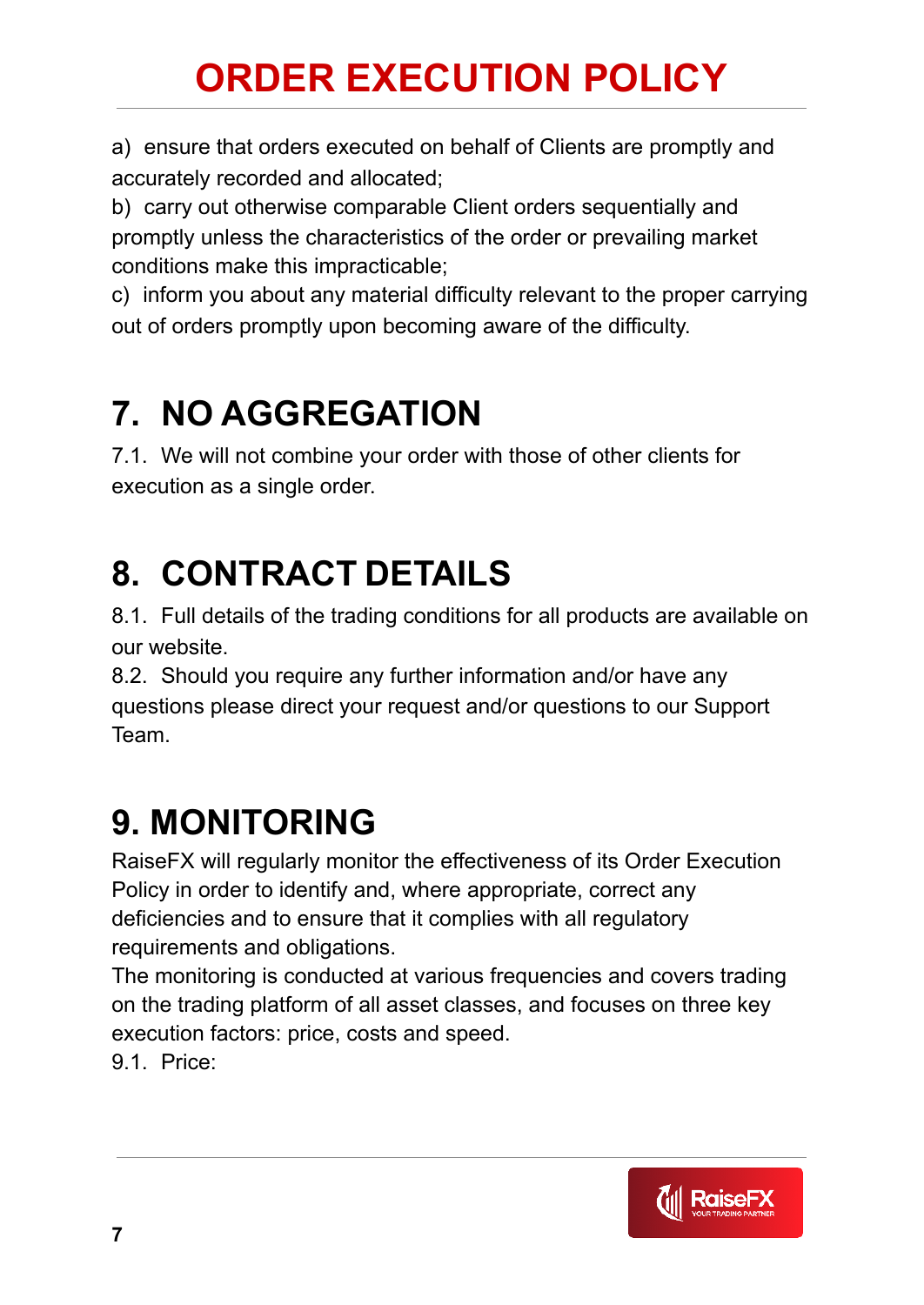a) Ensuring due regard to its bid/ offer prices being reflective of the market price and movement for the underlying reference product to which the CFD relates.

b) The price for a given contract is calculated by reference to the price of the relevant underlying financial instrument. This price is obtained through RaiseFX from a range of independent third-party reference sources, various nominated independent financial market data providers, who source their price feeds from relevant exchanges. Each provider's price feed is subjected to numerous defined checks and verifications, which are carried out by RaiseFX at individual financial instrument level, before being presented to RaiseFX, and onto their clients.

(i) Costs and Spreads:

a) As there is only one execution venue, cost is deemed the most important aspect to the client, assuming price movements track the underlying market fairly.

b) Spreads and costs are monitored via numerous internal protocols, processes and examination of records.

(ii) Speed:

a) In the event of price slippage between the time that a client requests a trade and its execution, RaiseFX operates symmetric price slippage, and closely monitors this aspect to ensure absolute adherence to this philosophy.

These checks and verifications are separately monitored by RaiseFX, as ownership of best execution monitoring resides with RaiseFX.

## **10. REVIEW OF THE ORDER EXECUTION POLICY**

10.1. A review will be carried out whenever a material change occurs that affects the RaiseFX's ability to obtain the best possible result for its client orders on a consistent basis using the methods described in this Policy. Should there be any material changes to our order execution arrangements or this Policy, we will notify you via email.